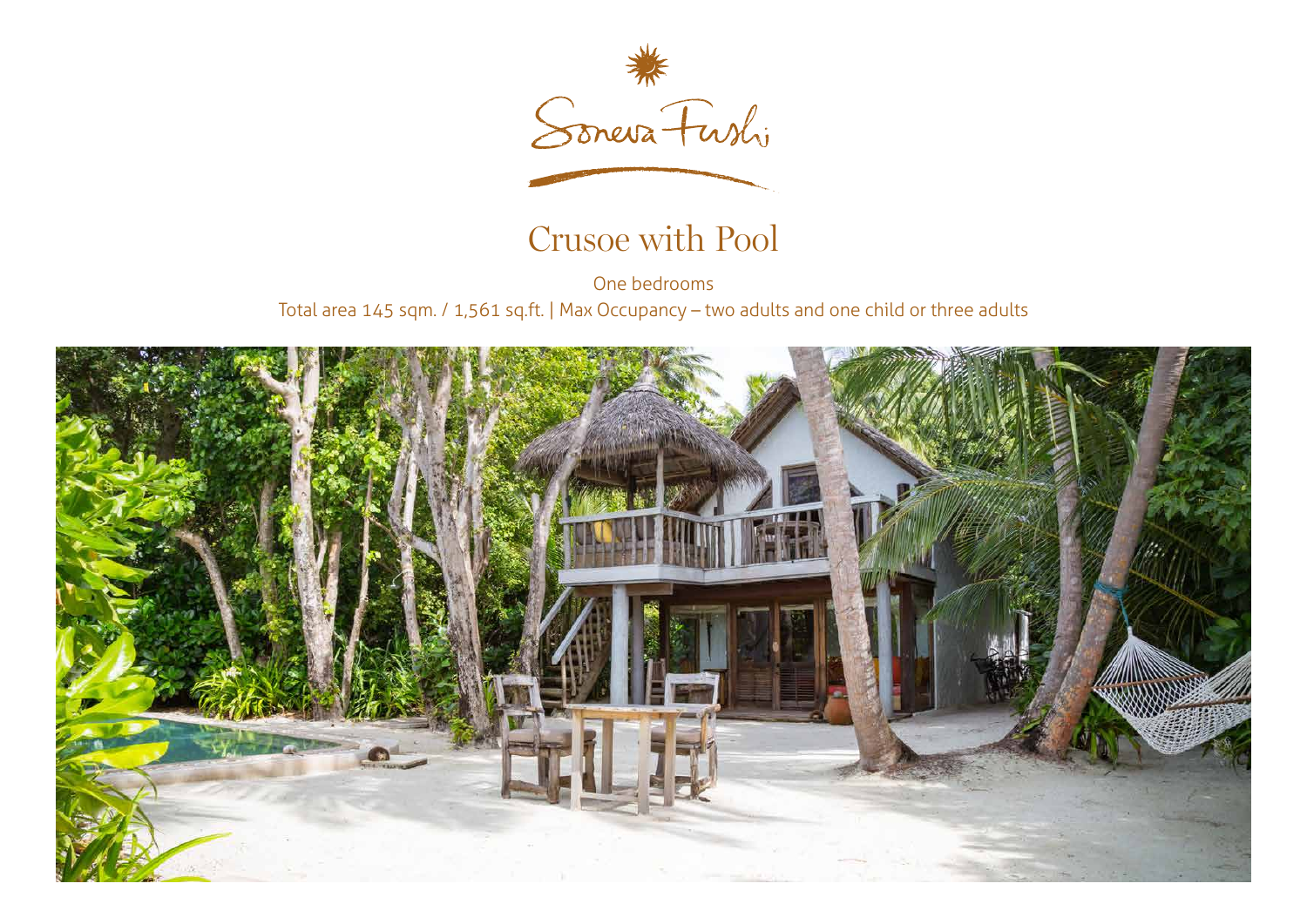

Perch over your private pool, sheltered in the trees, or take a dip in its refreshing waters. The clear Maldivian ocean awaits only steps away, if you fancy exploring its underwater wonders. Relax amidst the playfully rustic-chic rooms and terraces and give in to the castaway spirit.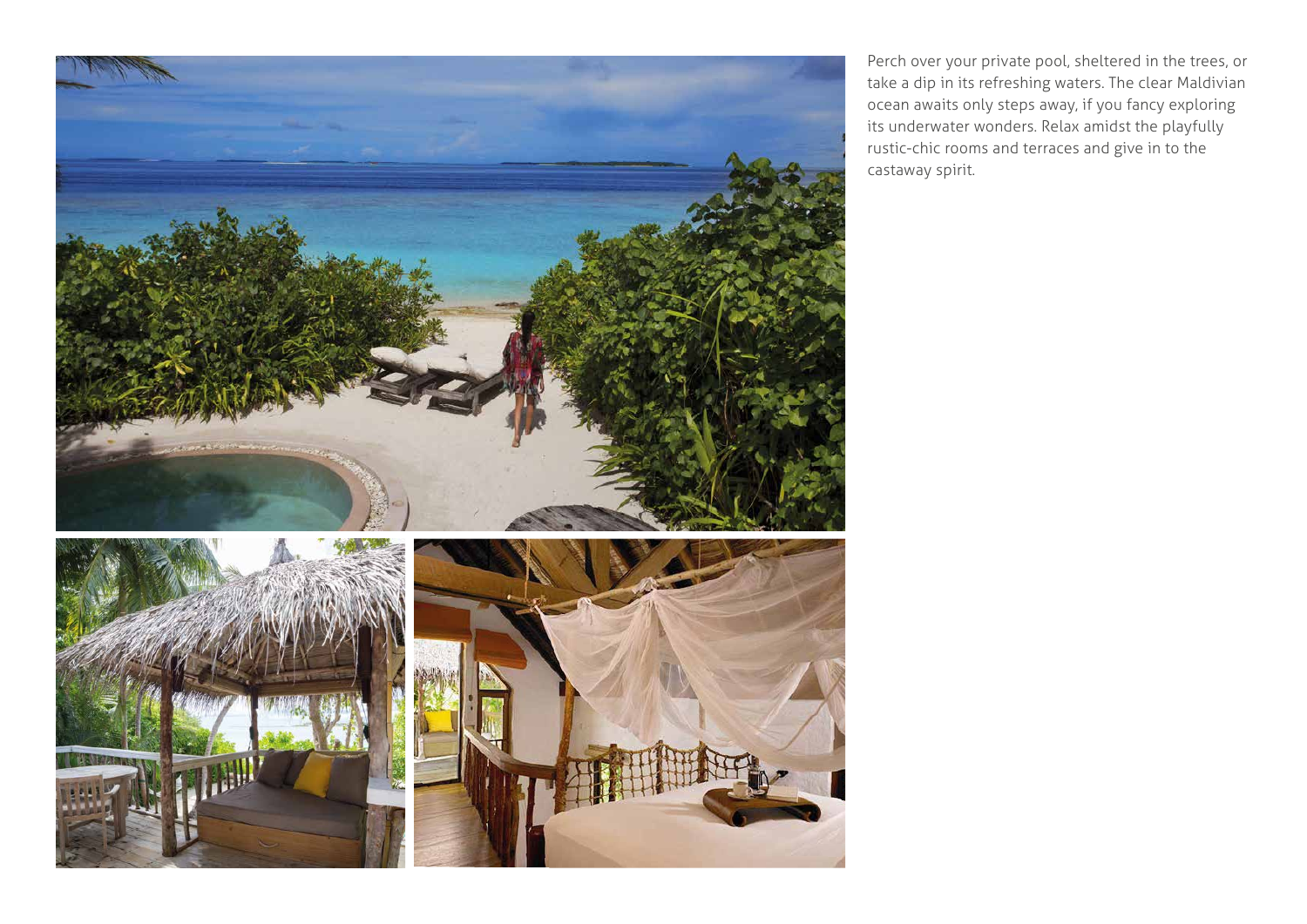

## **All the luxurious details**

- Double-storey villa with an upstairs terrace
- Master bedroom with king bed and en suite toilet
- Private pool
- Downstairs living room with large daybed
- Gangway with ropes leading to upstairs terrace
- Dining table and large daybed for two on upstairs terrace
- Staircase from garden directly to upstairs terrace
- Private outside sitting area next to private pool with sun loungers
- Open-air garden bathroom with bathtub, two separate showers and a double sink unit with large over hanging mirror
- Overhead fan, air conditioning, extensive mini bar and personal safe
- DVD player and Bose Hi-fi system with docking • station for personal iPods
- Bicycles are provided for all villas
- Wi-Fi connection is provided in villa on request
- Barefoot Butler service for all villas
- IDD telephones

For reservations please contact: T: +91 124 4511000 E: reservations@soneva.com soneva.com